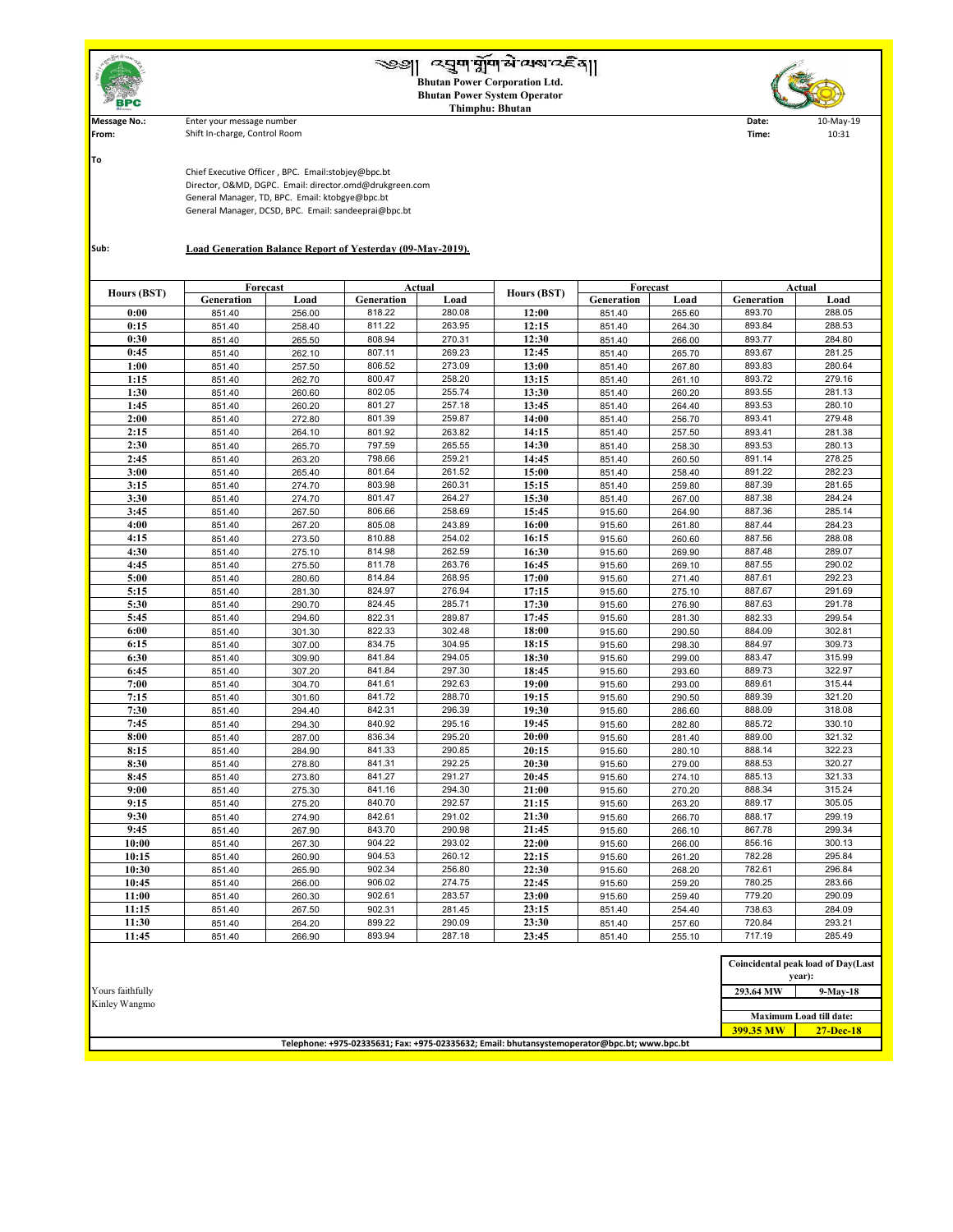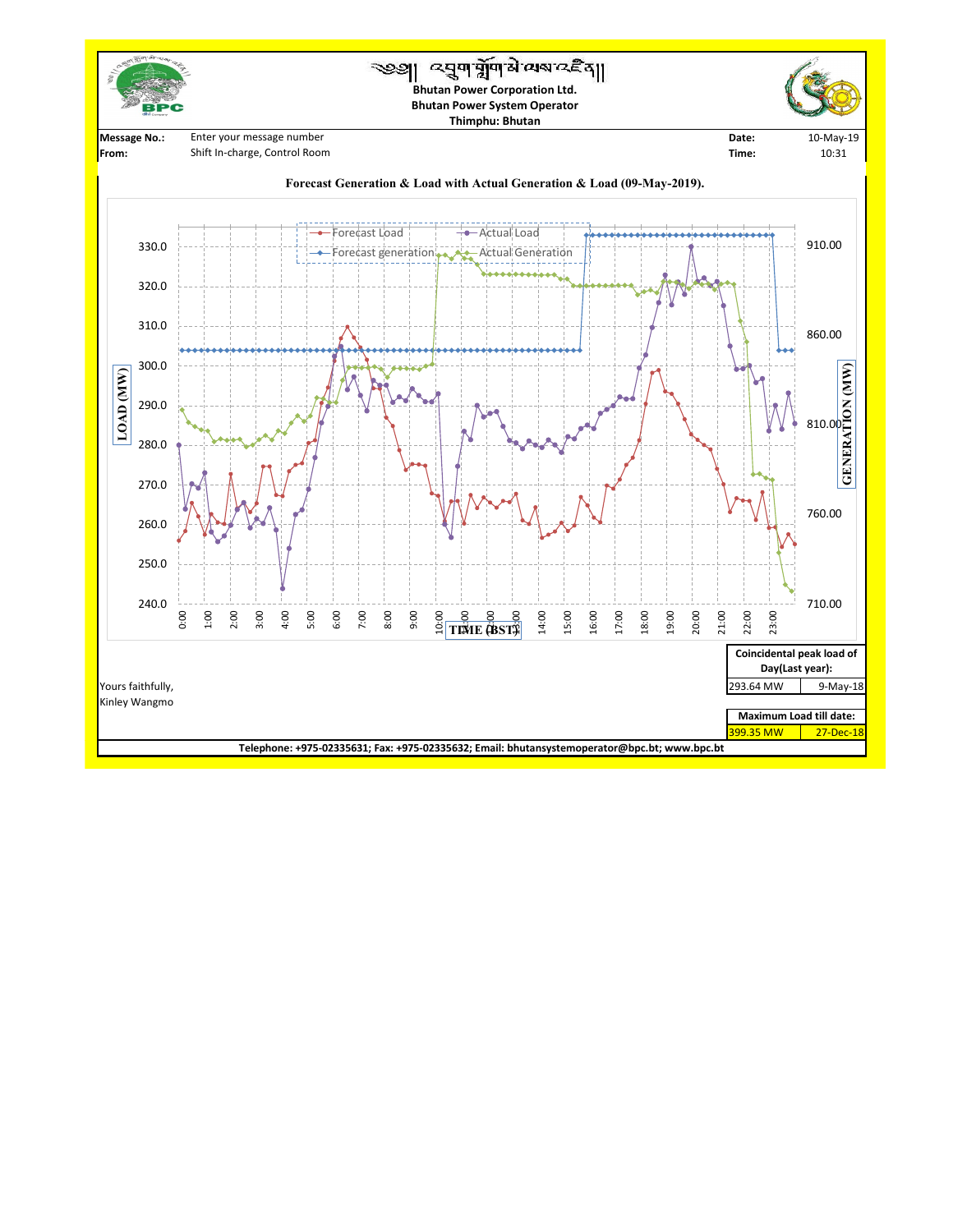|                                    | Coincidental peak load of<br>Day(Last year):         |
|------------------------------------|------------------------------------------------------|
|                                    | 312.43 MW<br>10-May-18                               |
| Yours faithfully,<br>Kinley Wangmo | Maximum Load till date:<br>399.35MW<br>$27 - Dec-18$ |



**Telephone: +975-02335631; Fax: +975-02335632; Email: bhutansystemoperator@bpc.bt; www.bpc.bt**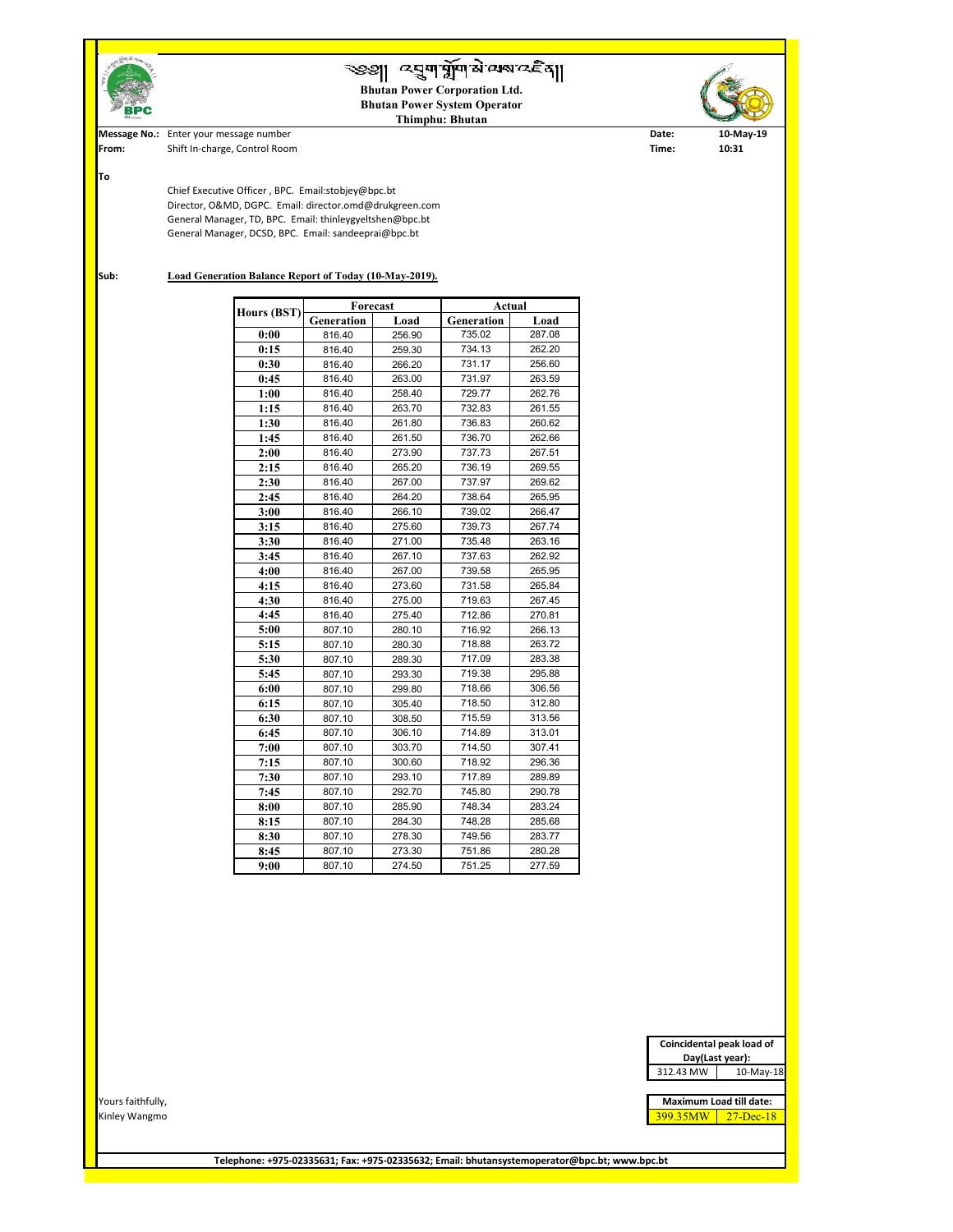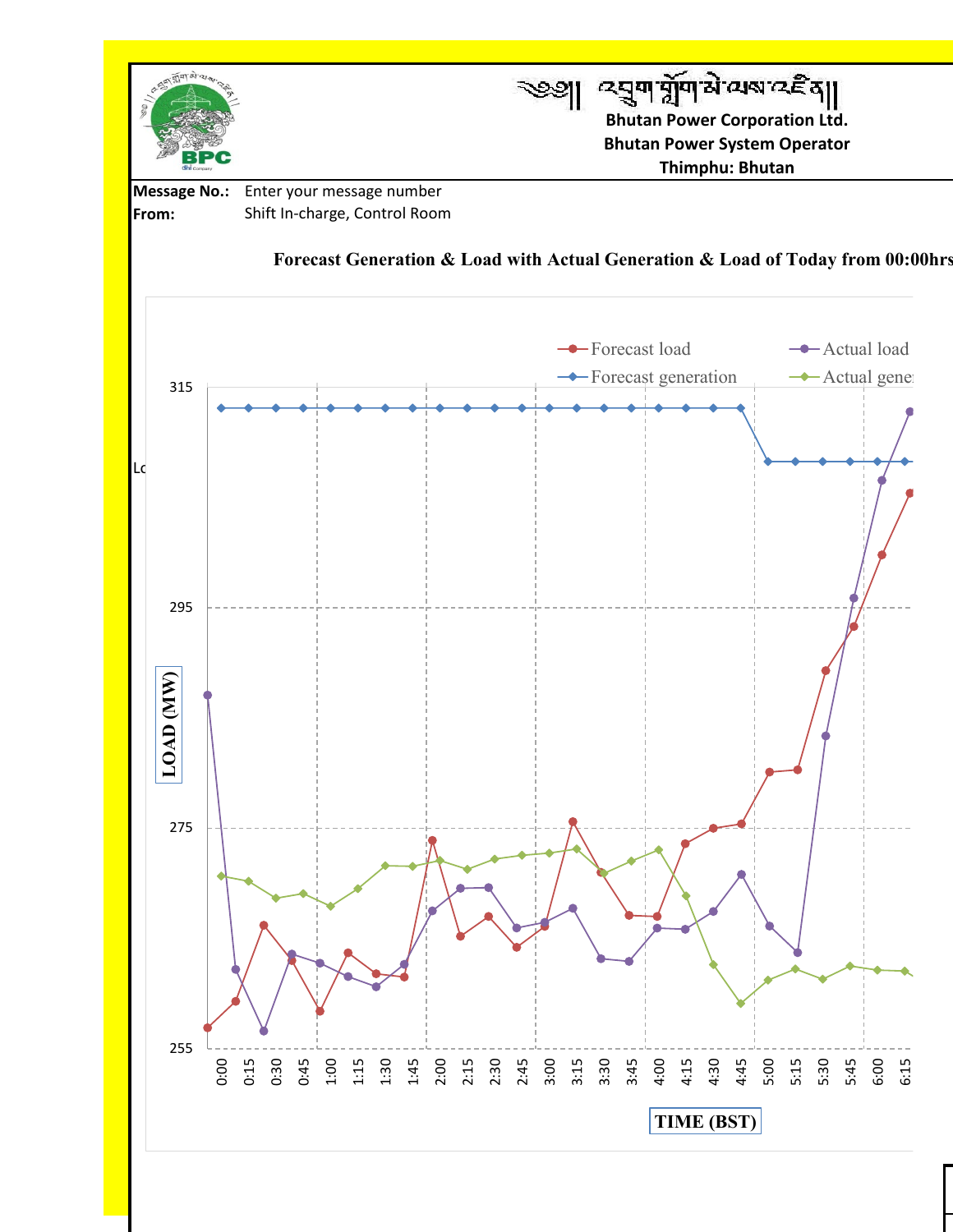|                                                                                                                                                                                                                                                                                         | ्याम मुमाओ व्यवाद है ह<br><b>Bhutan Power Corporation Ltd.</b><br><b>Bhutan Power System Operator</b><br>Thimphu: Bhutan |                  |                    |                                       |                  |  |  |  |  |
|-----------------------------------------------------------------------------------------------------------------------------------------------------------------------------------------------------------------------------------------------------------------------------------------|--------------------------------------------------------------------------------------------------------------------------|------------------|--------------------|---------------------------------------|------------------|--|--|--|--|
| <b>Message No.:</b><br>From:                                                                                                                                                                                                                                                            | Enter your message number<br>Shift In-charge, Control Room                                                               |                  | Date:<br>Time:     | 10-May-19<br>10:31                    |                  |  |  |  |  |
| To<br>Chief Executive Officer, BPC. Email:stobjey@bpc.bt<br>Director, O&MD, DGPC. Email: director.omd@drukgreen.com<br>General Manager, TD, BPC. Email: ktobgye@bpc.bt<br>Advisor, BPC. Email: bharattamang@bpc.bt<br>Load Generation Balance Report of Tomorrow (11-May-2019).<br>Sub: |                                                                                                                          |                  |                    |                                       |                  |  |  |  |  |
| <b>Hours (BST)</b>                                                                                                                                                                                                                                                                      | Forecast<br><b>Generation</b>                                                                                            | Load             | <b>Hours (BST)</b> | <b>Forecast</b><br>Generation<br>Load |                  |  |  |  |  |
|                                                                                                                                                                                                                                                                                         |                                                                                                                          |                  |                    |                                       |                  |  |  |  |  |
| 0:00                                                                                                                                                                                                                                                                                    | 810.30                                                                                                                   | 254.50           | 12:00              | 810.30                                | 263.60           |  |  |  |  |
| 0:15<br>0:30                                                                                                                                                                                                                                                                            | 810.30<br>810.30                                                                                                         | 256.10<br>262.50 | 12:15<br>12:30     | 810.30<br>810.30                      | 264.10<br>285.50 |  |  |  |  |
| 0:45                                                                                                                                                                                                                                                                                    | 810.30                                                                                                                   | 258.60           | 12:45              | 810.30                                | 283.00           |  |  |  |  |
| 1:00                                                                                                                                                                                                                                                                                    | 810.30                                                                                                                   | 254.70           | 13:00              | 810.30                                | 283.90           |  |  |  |  |
| 1:15                                                                                                                                                                                                                                                                                    | 810.30                                                                                                                   | 259.90           | 13:15              | 810.30                                | 259.00           |  |  |  |  |
| 1:30                                                                                                                                                                                                                                                                                    | 810.30                                                                                                                   | 258.80           | 13:30              | 810.30                                | 257.90           |  |  |  |  |
| 1:45                                                                                                                                                                                                                                                                                    | 810.30                                                                                                                   | 258.10           | 13:45              | 810.30                                | 262.90           |  |  |  |  |
| 2:00                                                                                                                                                                                                                                                                                    | 810.30                                                                                                                   | 270.30           | 14:00              | 810.30                                | 254.10           |  |  |  |  |
| 2:15                                                                                                                                                                                                                                                                                    | 810.30                                                                                                                   | 261.80           | 14:15              | 810.30                                | 255.10           |  |  |  |  |
| 2:30                                                                                                                                                                                                                                                                                    | 810.30                                                                                                                   | 263.20           | 14:30              | 810.30                                | 256.10           |  |  |  |  |
| 2:45                                                                                                                                                                                                                                                                                    | 810.30                                                                                                                   | 260.80           | 14:45              | 810.30                                | 256.70           |  |  |  |  |
| 3:00                                                                                                                                                                                                                                                                                    | 810.30                                                                                                                   | 263.70           | 15:00              | 810.30                                | 256.90           |  |  |  |  |
| 3:15                                                                                                                                                                                                                                                                                    | 810.30                                                                                                                   | 272.40           | 15:15              | 810.30                                | 256.90           |  |  |  |  |
| 3:30                                                                                                                                                                                                                                                                                    | 810.30                                                                                                                   | 269.00           | 15:30              | 810.30                                | 264.30           |  |  |  |  |
| 3:45                                                                                                                                                                                                                                                                                    | 810.30                                                                                                                   | 265.50           | 15:45              | 810.30                                | 262.80           |  |  |  |  |
| 4:00                                                                                                                                                                                                                                                                                    | 810.30                                                                                                                   | 263.50           | 16:00              | 810.30                                | 260.00           |  |  |  |  |
| 4:15                                                                                                                                                                                                                                                                                    | 810.30                                                                                                                   | 270.40           | 16:15              | 810.30                                | 260.20           |  |  |  |  |
| 4:30                                                                                                                                                                                                                                                                                    | 810.30                                                                                                                   | 271.80           | 16:30              | 810.30                                | 269.10           |  |  |  |  |
| 4:45                                                                                                                                                                                                                                                                                    | 810.30                                                                                                                   | 272.80           | 16:45              | 810.30                                | 268.60           |  |  |  |  |
| 5:00                                                                                                                                                                                                                                                                                    | 810.30                                                                                                                   | 277.20           | 17:00              | 810.30                                | 270.40           |  |  |  |  |
| 5:15                                                                                                                                                                                                                                                                                    | 810.30                                                                                                                   | 277.90           | 17:15              | 810.30                                | 275.00           |  |  |  |  |
| 5:30                                                                                                                                                                                                                                                                                    | 810.30                                                                                                                   | 286.60           | 17:30              | 810.30                                | 274.90           |  |  |  |  |
| 6:45                                                                                                                                                                                                                                                                                    | 810.30                                                                                                                   | 290.60           | 17:45              | 810.30                                | 281.40           |  |  |  |  |
| 6:00                                                                                                                                                                                                                                                                                    | 810.30                                                                                                                   | 298.60           | 18:00              | 925.20                                | 288.60           |  |  |  |  |
| 6:15                                                                                                                                                                                                                                                                                    | 810.30                                                                                                                   | 303.80           | 18:15              | 925.20                                | 297.40           |  |  |  |  |
| 6:30<br>6:45                                                                                                                                                                                                                                                                            | 810.30<br>810.30                                                                                                         | 307.10<br>303.80 | 18:30<br>18:45     | 925.20<br>925.20                      | 299.20<br>292.30 |  |  |  |  |
| 7:00                                                                                                                                                                                                                                                                                    | 810.30                                                                                                                   | 303.60           | 19:00              | 925.20                                | 292.30           |  |  |  |  |
| 7:15                                                                                                                                                                                                                                                                                    | 810.30                                                                                                                   | 300.20           | 19:15              | 925.20                                | 287.40           |  |  |  |  |
| 7:30                                                                                                                                                                                                                                                                                    | 810.30                                                                                                                   | 291.80           | 19:30              | 925.20                                | 284.70           |  |  |  |  |
| 7:45                                                                                                                                                                                                                                                                                    | 810.30                                                                                                                   | 292.30           | 19:45              | 925.20                                | 282.80           |  |  |  |  |
| 8:00                                                                                                                                                                                                                                                                                    | 810.30                                                                                                                   | 286.40           | 20:00              | 925.20                                | 282.10           |  |  |  |  |
| 8:15                                                                                                                                                                                                                                                                                    | 810.30                                                                                                                   | 283.60           | 20:15              | 925.20                                | 281.10           |  |  |  |  |
| 8:30                                                                                                                                                                                                                                                                                    | 810.30                                                                                                                   | 276.40           | 20:30              | 925.20                                | 279.60           |  |  |  |  |
| 8:45                                                                                                                                                                                                                                                                                    | 810.30                                                                                                                   | 272.50           | 20:45              | 925.20                                | 275.40           |  |  |  |  |
| 9:00                                                                                                                                                                                                                                                                                    | 810.30                                                                                                                   | 273.80           | 21:00              | 925.20                                | 265.60           |  |  |  |  |
| 9:15                                                                                                                                                                                                                                                                                    | 810.30                                                                                                                   | 274.20           | 21:15              | 925.20                                | 259.90           |  |  |  |  |
| 9:30                                                                                                                                                                                                                                                                                    | 810.30                                                                                                                   | 273.00           | 21:30              | 925.20                                | 262.70           |  |  |  |  |
| 9:45                                                                                                                                                                                                                                                                                    | 810.30                                                                                                                   | 268.00           | 21:45              | 925.20                                | 261.70           |  |  |  |  |
| 10:00                                                                                                                                                                                                                                                                                   | 810.30                                                                                                                   | 266.40           | 22:00              | 890.30                                | 262.60           |  |  |  |  |
| 10:15                                                                                                                                                                                                                                                                                   | 810.30                                                                                                                   | 257.10           | 22:15              | 890.30                                | 258.90           |  |  |  |  |
| 10:30                                                                                                                                                                                                                                                                                   | 810.30                                                                                                                   | 263.00           | 22:30              | 890.30                                | 267.00           |  |  |  |  |
| 10:45                                                                                                                                                                                                                                                                                   | 810.30                                                                                                                   | 263.40           | 22:45              | 890.30                                | 255.40           |  |  |  |  |
| 11:00<br>11:15                                                                                                                                                                                                                                                                          | 810.30<br>810.30                                                                                                         | 257.00<br>263.50 | 23:00<br>23:15     | 813.40<br>813.40                      | 255.90<br>250.10 |  |  |  |  |
| 11:30                                                                                                                                                                                                                                                                                   | 810.30                                                                                                                   | 260.80           | 23:30              | 813.40                                | 255.70           |  |  |  |  |
|                                                                                                                                                                                                                                                                                         |                                                                                                                          |                  |                    |                                       |                  |  |  |  |  |
| 11:45<br>Yours faithfully,<br>Kinley Wangmo                                                                                                                                                                                                                                             | 810.30                                                                                                                   | 264.40           | 23:45              | 813.40                                | 252.40           |  |  |  |  |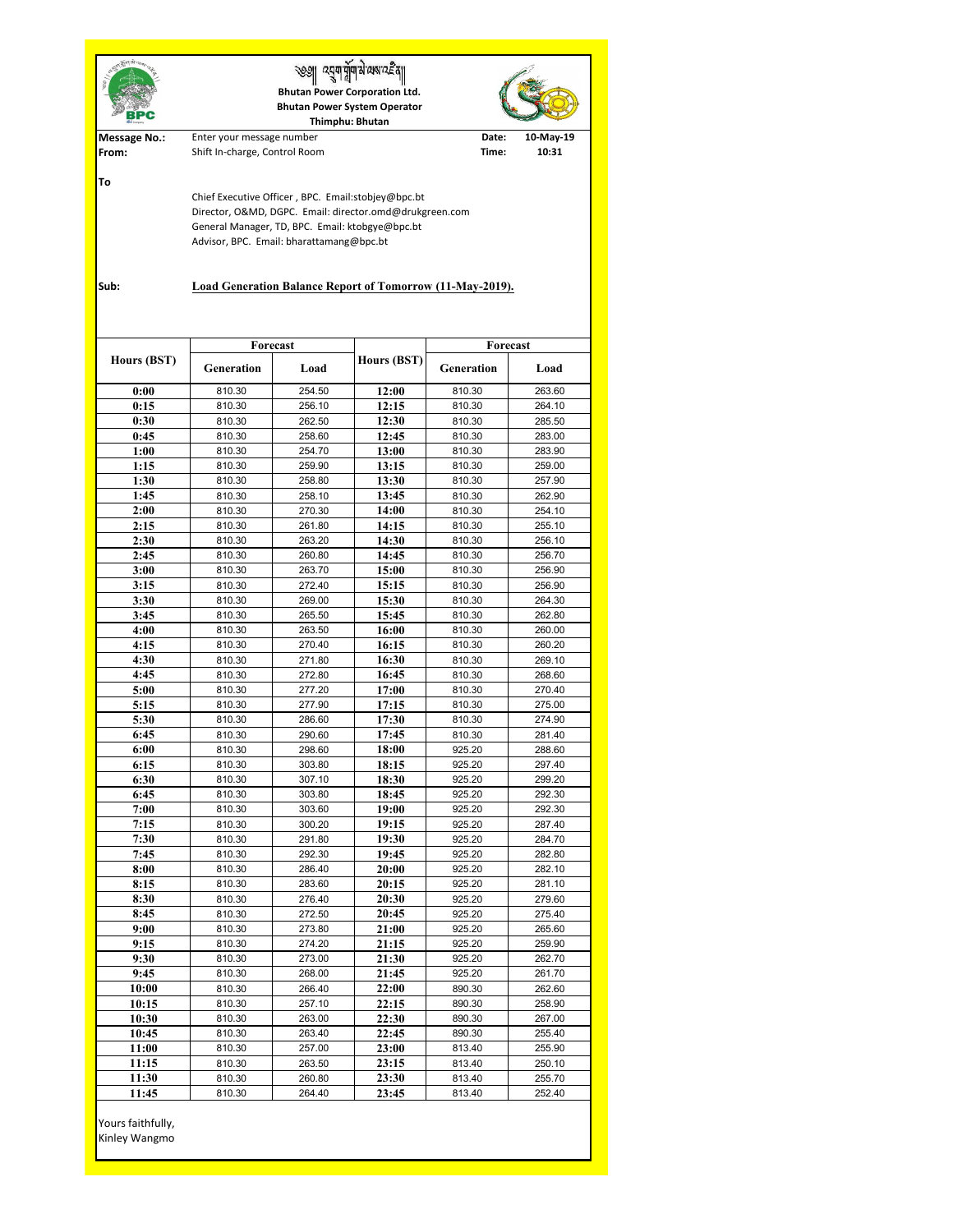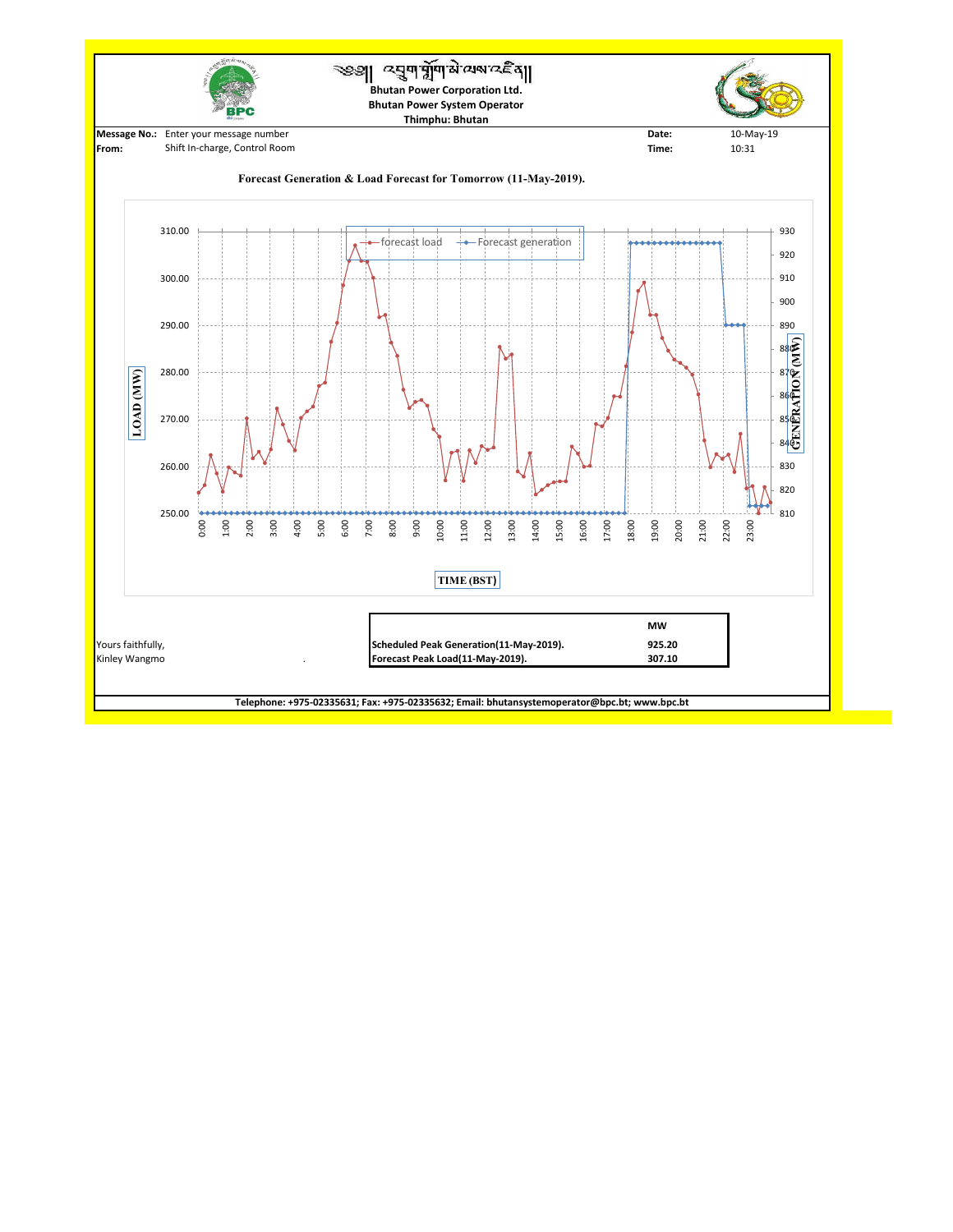| 同国司司                       |                                                                      | <b>Bhutan Power Corporation Ltd.</b><br><b>Bhutan Power System Operator</b><br>Thimphu: Bhutan |                             |                    |                                   |                        |                             |  |  |  |  |
|----------------------------|----------------------------------------------------------------------|------------------------------------------------------------------------------------------------|-----------------------------|--------------------|-----------------------------------|------------------------|-----------------------------|--|--|--|--|
| <b>Message No.:</b>        |                                                                      | Enter your message number                                                                      | Date:                       | 10-May-19          |                                   |                        |                             |  |  |  |  |
| From:                      | Shift In-charge, Control Room<br>Time:<br>10:31                      |                                                                                                |                             |                    |                                   |                        |                             |  |  |  |  |
| To                         |                                                                      |                                                                                                |                             |                    |                                   |                        |                             |  |  |  |  |
|                            | Chief Executive Officer, BPC. Email:stobjey@bpc.bt                   |                                                                                                |                             |                    |                                   |                        |                             |  |  |  |  |
|                            | Director, O&MD, DGPC. Email: director.omd@drukgreen.com              |                                                                                                |                             |                    |                                   |                        |                             |  |  |  |  |
|                            | General Manager, TD, BPC. Email: ktobgye@bpc.bt                      |                                                                                                |                             |                    |                                   |                        |                             |  |  |  |  |
|                            |                                                                      | Advisor, BPC. Email: bharattamang@bpc.bt                                                       |                             |                    |                                   |                        |                             |  |  |  |  |
|                            |                                                                      |                                                                                                |                             |                    |                                   |                        |                             |  |  |  |  |
| Sub:                       |                                                                      |                                                                                                |                             |                    |                                   |                        |                             |  |  |  |  |
|                            | Forecast Generation and Actual Generation of Dagachhu (09-May-2019). |                                                                                                |                             |                    |                                   |                        |                             |  |  |  |  |
|                            |                                                                      |                                                                                                |                             |                    |                                   |                        |                             |  |  |  |  |
|                            |                                                                      |                                                                                                |                             |                    |                                   |                        |                             |  |  |  |  |
| <b>Hours (BST)</b>         | <b>Actual</b><br><b>Frequency</b>                                    | <b>Forecast</b><br>Generation                                                                  | <b>Actual</b><br>Generation | <b>Hours (BST)</b> | <b>Actual</b><br><b>Frequency</b> | Forecast<br>Generation | <b>Actual</b><br>Generation |  |  |  |  |
| 0:00                       | 49.82                                                                | 25.00                                                                                          | 21.25                       | 12:00              | 49.93                             | 25.00                  | 49.95                       |  |  |  |  |
| 0:15                       | 49.95                                                                | 25.00                                                                                          | 21.25                       | 12:15              | 49.91                             | 25.00                  | 49.88                       |  |  |  |  |
| 0:30                       | 49.98                                                                | 25.00                                                                                          | 21.27                       | 12:30              | 49.96                             | 25.00                  | 49.93                       |  |  |  |  |
| 0:45                       | 49.95                                                                | 25.00                                                                                          | 21.24                       | 12:45              | 49.94                             | 25.00                  | 49.96                       |  |  |  |  |
| 1:00                       | 49.96                                                                | 25.00                                                                                          | 21.25                       | 13:00              | 49.98                             | 25.00                  | 50.00                       |  |  |  |  |
| 1:15                       | 49.97                                                                | 25.00                                                                                          | 21.25                       | 13:15              | 49.98                             | 25.00                  | 50.00                       |  |  |  |  |
| 1:30<br>1:45               | 49.92<br>49.91                                                       | 25.00<br>25.00                                                                                 | 21.25<br>21.26              | 13:30<br>13:45     | 49.96<br>49.98                    | 25.00<br>25.00         | 50.01<br>50.02              |  |  |  |  |
| 2:00                       | 49.93                                                                | 25.00                                                                                          | 21.26                       | <b>14:00</b>       | 50.01                             | 25.00                  | 49.98                       |  |  |  |  |
| 2:15                       | 50.03                                                                | 25.00                                                                                          | 21.73                       | 14:15              | 49.98                             | 25.00                  | 49.95                       |  |  |  |  |
| 2:30                       | 49.95                                                                | 25.00                                                                                          | 21.74                       | 14:30              | 49.99                             | 25.00                  | 49.80                       |  |  |  |  |
| 2:45                       | 49.98                                                                | 25.00                                                                                          | 21.27                       | 14:45              | 49.98                             | 25.00                  | 49.71                       |  |  |  |  |
| 3:00                       | 49.98                                                                | 25.00                                                                                          | 21.24                       | 15:00              | 49.91                             | 25.00                  | 49.90                       |  |  |  |  |
| 3:15<br>3:30               | 49.94<br>49.94                                                       | 25.00<br>25.00                                                                                 | 21.27<br>21.25              | 15:15<br>15:30     | 49.97<br>49.99                    | 25.00<br>25.00         | 49.98<br>49.89              |  |  |  |  |
| 3:45                       | 50.00                                                                | 25.00                                                                                          | 21.25                       | 15:45              | 49.96                             | 25.00                  | 49.96                       |  |  |  |  |
| 4:00                       | 50.05                                                                | 25.00                                                                                          | 21.24                       | 16:00              | 49.97                             | 25.00                  | 49.90                       |  |  |  |  |
| 4:15                       | 50.05                                                                | 25.00                                                                                          | 21.25                       | 16:15              | 49.96                             | 25.00                  | 49.92                       |  |  |  |  |
| 4:30                       | 50.05                                                                | 25.00                                                                                          | 21.26                       | 16:30              | 49.98                             | 25.00                  | 49.79                       |  |  |  |  |
| 4:45                       | 50.05                                                                | 25.00                                                                                          | 21.24                       | 16:45              | 49.97                             | 25.00                  | 49.82                       |  |  |  |  |
| 5:00<br>5:15               | 50.05<br>50.03                                                       | 25.00<br>25.00                                                                                 | 21.26<br>21.24              | 17:00<br>17:15     | 49.88<br>49.99                    | 25.00<br>25.00         | 49.89<br>49.84              |  |  |  |  |
| 5:30                       | 50.00                                                                | 25.00                                                                                          | 21.25                       | 17:30              | 50.00                             | 25.00                  | 49.94                       |  |  |  |  |
| 6:45                       | 50.02                                                                | 25.00                                                                                          | 21.26                       | 17:45              | 50.00                             | 25.00                  | 49.90                       |  |  |  |  |
| 6:00                       | 49.99                                                                | 25.00                                                                                          | 21.25                       | 18:00              | 49.97                             | 25.00                  | 49.92                       |  |  |  |  |
| 6:15                       | 49.95                                                                | 25.00                                                                                          | 21.26                       | 18:15              | 50.03                             | 25.00                  | 49.90                       |  |  |  |  |
| 6:30                       | 49.96                                                                | 25.00                                                                                          | 21.26                       | 18:30              | 49.97                             | 25.00                  | 49.98                       |  |  |  |  |
| 6:45<br>7:00               | 49.90<br>49.96                                                       | 25.00<br>25.00                                                                                 | 21.26<br>21.26              | 18:45<br>19:00     | 49.98<br>49.98                    | 25.00<br>25.00         | 49.95<br>49.93              |  |  |  |  |
| 7:15                       | 50.03                                                                | 25.00                                                                                          | 21.25                       | 19:15              | 49.98                             | 25.00                  | 49.81                       |  |  |  |  |
| 7:30                       | 50.04                                                                | 25.00                                                                                          | 21.23                       | 19:30              | 50.00                             | 25.00                  | 50.00                       |  |  |  |  |
| 7:45                       | 50.05                                                                | 25.00                                                                                          | 21.25                       | 19:45              | 49.96                             | 25.00                  | 49.94                       |  |  |  |  |
| 8:00                       | 50.07                                                                | 25.00                                                                                          | 21.25                       | 20:00              | 49.87                             | 25.00                  | 49.83                       |  |  |  |  |
| 8:15                       | 50.06<br>50.02                                                       | 25.00<br>25.00                                                                                 | 21.27                       | 20:15              | 49.93<br>49.97                    | 25.00<br>25.00         | 49.94<br>49.99              |  |  |  |  |
| 8:30<br>8:45               | 50.06                                                                | 25.00                                                                                          | 21.25<br>21.25              | 20:30<br>20:45     | 49.95                             | 25.00                  | 49.95                       |  |  |  |  |
| 9:00                       | 50.05                                                                | 25.00                                                                                          | 21.25                       | 21:00              | 49.89                             | 25.00                  | 49.88                       |  |  |  |  |
| 9:15                       | 50.02                                                                | 25.00                                                                                          | 21.25                       | 21:15              | 49.82                             | 25.00                  | 49.95                       |  |  |  |  |
| 9:30                       | 49.97                                                                | 25.00                                                                                          | 21.24                       | 21:30              | 49.81                             | 25.00                  | 49.86                       |  |  |  |  |
| 9:45                       | 49.98                                                                | 25.00                                                                                          | 21.24                       | 21:45              | 49.88                             | 25.00                  | 49.84                       |  |  |  |  |
| 10:00<br>10:15             | 50.05<br>50.05                                                       | 25.00<br>25.00                                                                                 | 21.24<br>21.24              | 22:00<br>22:15     | 49.89<br>49.90                    | 25.00<br>25.00         | 49.96<br>49.93              |  |  |  |  |
| 10:30                      | 50.03                                                                | 25.00                                                                                          | 21.24                       | 22:30              | 49.89                             | 25.00                  | 49.82                       |  |  |  |  |
| 10:45                      | 50.04                                                                | 25.00                                                                                          | 21.26                       | 22:45              | 49.86                             | 25.00                  | 49.85                       |  |  |  |  |
| 11:00                      | 50.03                                                                | 25.00                                                                                          | 21.25                       | 23:00              | 49.86                             | 25.00                  | 49.83                       |  |  |  |  |
| 11:15                      | 50.02                                                                | 25.00                                                                                          | 21.26                       | 23:15              | 49.82                             | 25.00                  | 49.86                       |  |  |  |  |
| 11:30                      | 50.03                                                                | 25.00                                                                                          | 21.25                       | 23:30              | 49.89                             | 25.00                  | 49.87                       |  |  |  |  |
| 11:45                      | 49.95                                                                | 25.00                                                                                          | 21.25                       | 23:45              | 49.83                             | 25.00                  | 0.00                        |  |  |  |  |
| Note:<br>Yours faithfully, |                                                                      |                                                                                                |                             |                    |                                   |                        |                             |  |  |  |  |
|                            |                                                                      |                                                                                                |                             |                    |                                   |                        |                             |  |  |  |  |
| Kinley Wangmo              |                                                                      |                                                                                                |                             |                    |                                   |                        |                             |  |  |  |  |